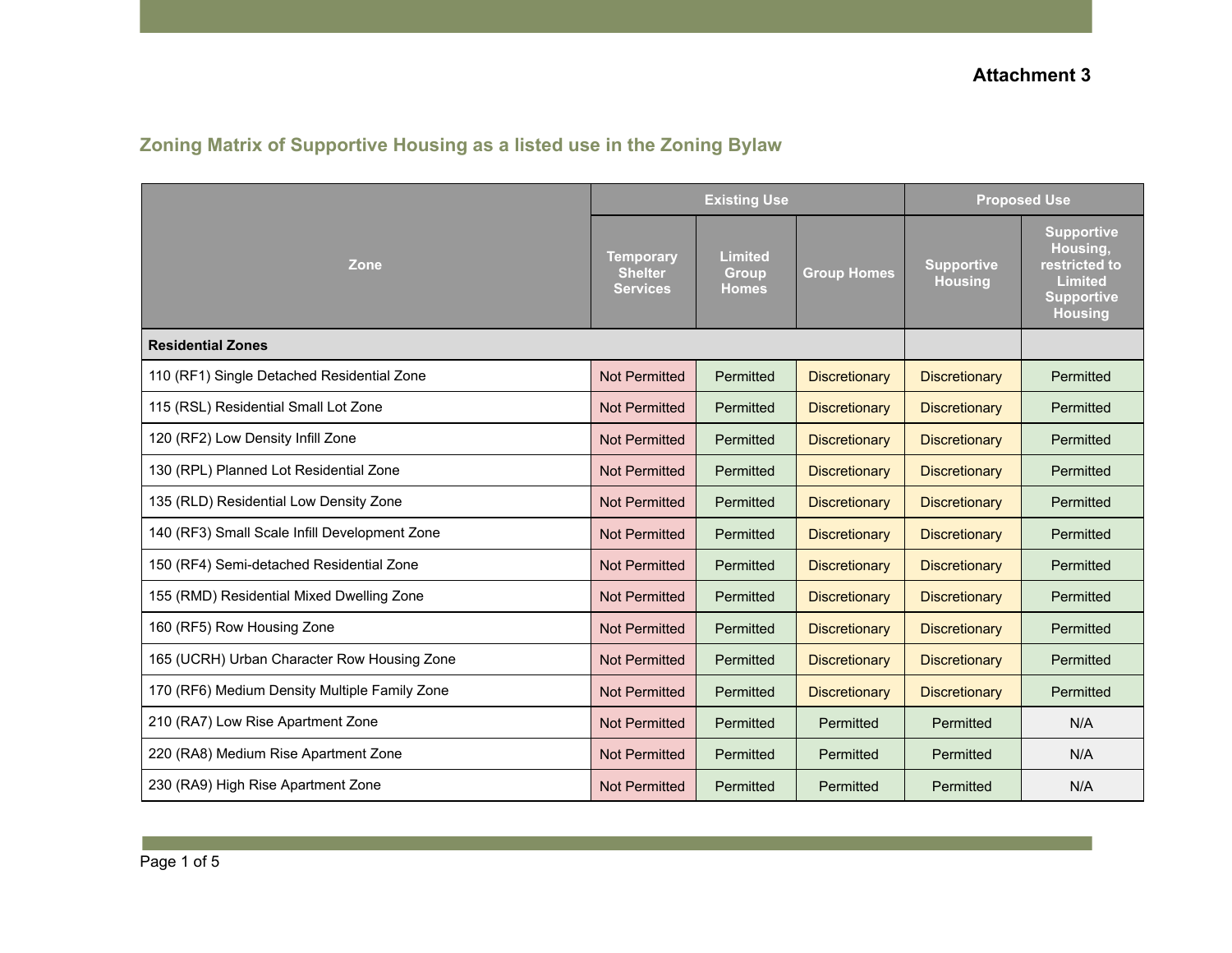|                                          |                                                       | <b>Existing Use</b>                     |                      | <b>Proposed Use</b>                 |                                                                                                         |  |
|------------------------------------------|-------------------------------------------------------|-----------------------------------------|----------------------|-------------------------------------|---------------------------------------------------------------------------------------------------------|--|
| Zone                                     | <b>Temporary</b><br><b>Shelter</b><br><b>Services</b> | <b>Limited</b><br>Group<br><b>Homes</b> | <b>Group Homes</b>   | <b>Supportive</b><br><b>Housing</b> | <b>Supportive</b><br>Housing,<br>restricted to<br><b>Limited</b><br><b>Supportive</b><br><b>Housing</b> |  |
| 240 (RR) Rural Residential Zone          | <b>Not Permitted</b>                                  | Permitted                               | <b>Discretionary</b> | Discretionary                       | Permitted                                                                                               |  |
| 250 (RMH) Mobile Home Zone               | <b>Not Permitted</b>                                  | Permitted                               | <b>Not Permitted</b> | <b>Not Permitted</b>                | Permitted                                                                                               |  |
| <b>Commercial Zones</b>                  |                                                       |                                         |                      |                                     |                                                                                                         |  |
| 320 (CSC) Shopping Centre Zone           | <b>Not Permitted</b>                                  | <b>Not Permitted</b>                    | <b>Not Permitted</b> | Permitted                           | N/A                                                                                                     |  |
| 330 (CB1) Low Intensity Business Zone    | <b>Not Permitted</b>                                  | <b>Not Permitted</b>                    | <b>Not Permitted</b> | Permitted                           | N/A                                                                                                     |  |
| 340 (CB2) General Business Zone          | <b>Not Permitted</b>                                  | <b>Not Permitted</b>                    | <b>Not Permitted</b> | Permitted                           | N/A                                                                                                     |  |
| 350 (CHY) Highway Corridor Zone          | <b>Not Permitted</b>                                  | <b>Not Permitted</b>                    | <b>Not Permitted</b> | Permitted                           | N/A                                                                                                     |  |
| 360 (CO) Commercial Office Zone          | <b>Not Permitted</b>                                  | <b>Not Permitted</b>                    | <b>Not Permitted</b> | Permitted                           | N/A                                                                                                     |  |
| 370 (CB3) Commercial Mixed Business Zone | <b>Not Permitted</b>                                  | <b>Not Permitted</b>                    | <b>Not Permitted</b> | Permitted                           | N/A                                                                                                     |  |
| <b>Urban Service Zones</b>               |                                                       |                                         |                      |                                     |                                                                                                         |  |
| 510 (US) Urban Services Zone             | <b>Discretionary</b>                                  | <b>Not Permitted</b>                    | <b>Discretionary</b> | Permitted                           | N/A                                                                                                     |  |
| 540 (A) Metropolitan Recreation Zone     | <b>Not Permitted</b>                                  | <b>Not Permitted</b>                    | <b>Not Permitted</b> | <b>Discretionary</b>                | N/A                                                                                                     |  |
| 570 (CS1) Community Services 1 Zone      | <b>Discretionary</b>                                  | <b>Not Permitted</b>                    | <b>Discretionary</b> | <b>Discretionary</b>                | N/A                                                                                                     |  |
| <b>Special Area Zones - Downtown</b>     |                                                       |                                         |                      |                                     |                                                                                                         |  |
| 910.5 (CCA) Core Commercial Arts Zone    | <b>Not Permitted</b>                                  | <b>Not Permitted</b>                    | <b>Not Permitted</b> | Permitted                           | N/A                                                                                                     |  |
| 910.6 (CMU) Commercial Mixed Use Zone    | <b>Not Permitted</b>                                  | <b>Not Permitted</b>                    | <b>Not Permitted</b> | Permitted                           | N/A                                                                                                     |  |
| 910.7 (HA) Heritage Area Zone            | <b>Discretionary</b>                                  | <b>Not Permitted</b>                    | <b>Discretionary</b> | Permitted                           | N/A                                                                                                     |  |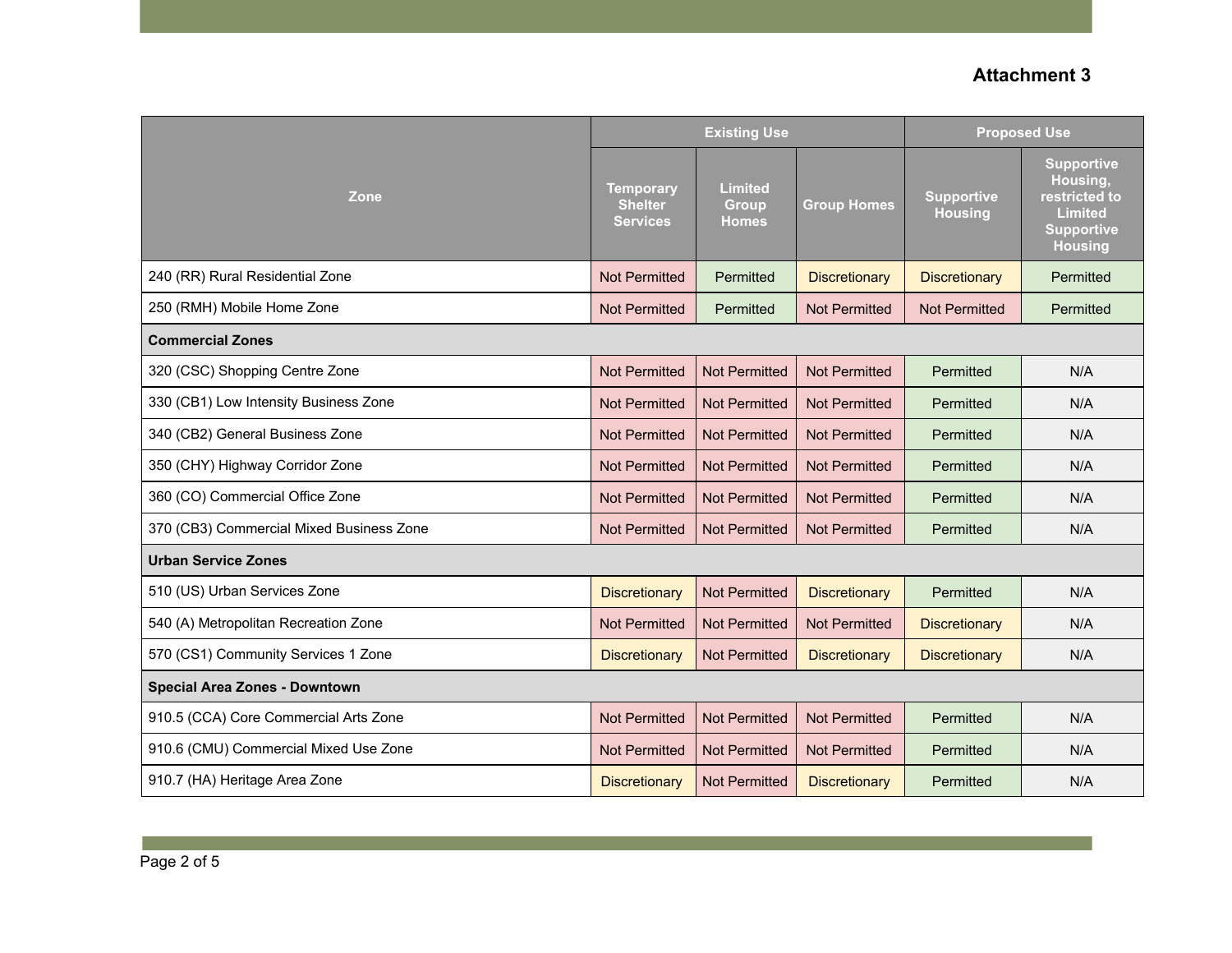|                                                                          |                                                       | <b>Existing Use</b>                            |                      | <b>Proposed Use</b>                 |                                                                                                         |  |
|--------------------------------------------------------------------------|-------------------------------------------------------|------------------------------------------------|----------------------|-------------------------------------|---------------------------------------------------------------------------------------------------------|--|
| Zone                                                                     | <b>Temporary</b><br><b>Shelter</b><br><b>Services</b> | <b>Limited</b><br><b>Group</b><br><b>Homes</b> | <b>Group Homes</b>   | <b>Supportive</b><br><b>Housing</b> | <b>Supportive</b><br>Housing,<br>restricted to<br><b>Limited</b><br><b>Supportive</b><br><b>Housing</b> |  |
| 910.8 (HDR) High Density Residential Zone                                | <b>Not Permitted</b>                                  | <b>Not Permitted</b>                           | Permitted            | Permitted                           | N/A                                                                                                     |  |
| 910.10 (RMU) Residential Mixed Use Zone                                  | <b>Not Permitted</b>                                  | <b>Not Permitted</b>                           | Permitted            | Permitted                           | N/A                                                                                                     |  |
| 910.11 (UW) Urban Warehouse Zone                                         | <b>Discretionary</b>                                  | <b>Not Permitted</b>                           | <b>Not Permitted</b> | Permitted                           | N/A                                                                                                     |  |
| <b>Special Area Zones - Terwillegar</b>                                  |                                                       |                                                |                      |                                     |                                                                                                         |  |
| 920.4 (RPLt) Terwillegar Planned Lot Residential Zone                    | <b>Not Permitted</b>                                  | Permitted                                      | <b>Discretionary</b> | <b>Discretionary</b>                | Permitted                                                                                               |  |
| 920.5 (RF4t) Terwillegar Semi-detached Residential Zone                  | <b>Not Permitted</b>                                  | Permitted                                      | <b>Discretionary</b> | <b>Discretionary</b>                | Permitted                                                                                               |  |
| 920.6 (RF5t) Terwillegar Row Housing Zone                                | <b>Not Permitted</b>                                  | Permitted                                      | <b>Discretionary</b> | <b>Discretionary</b>                | Permitted                                                                                               |  |
| 920.8 (TSDR) Terwillegar Single Detached Residential                     | <b>Not Permitted</b>                                  | Permitted                                      | <b>Discretionary</b> | <b>Discretionary</b>                | Permitted                                                                                               |  |
| 920.9 (TSLR) Terwillegar Small Lot Residential Zone                      | <b>Not Permitted</b>                                  | Permitted                                      | <b>Discretionary</b> | <b>Discretionary</b>                | Permitted                                                                                               |  |
| <b>Special Area Zones - Griesbach</b>                                    |                                                       |                                                |                      |                                     |                                                                                                         |  |
| 940.5 (GLD) Griesbach Low Density Residential Zone                       | <b>Not Permitted</b>                                  | Permitted                                      | <b>Discretionary</b> | <b>Discretionary</b>                | Permitted                                                                                               |  |
| 940.6 (GVC) Griesbach Village Centre Zone                                | <b>Not Permitted</b>                                  | Permitted                                      | Permitted            | Permitted                           | N/A                                                                                                     |  |
| 940.7 (RF5g) Griesbach Row Housing Zone                                  | <b>Not Permitted</b>                                  | Permitted                                      | <b>Discretionary</b> | <b>Discretionary</b>                | Permitted                                                                                               |  |
| 940.8 (RA7g) Griesbach Low Rise Apartment Zone                           | <b>Not Permitted</b>                                  | Permitted                                      | Permitted            | Permitted                           | N/A                                                                                                     |  |
| 940.9 (GLG) Griesbach Low Density Residential with Garage Suites<br>Zone | <b>Not Permitted</b>                                  | Permitted                                      | <b>Discretionary</b> | <b>Discretionary</b>                | Permitted                                                                                               |  |
| 940.10 (RA8g) Griesbach Medium Rise Apartment Zone                       | <b>Not Permitted</b>                                  | Permitted                                      | Permitted            | Permitted                           | N/A                                                                                                     |  |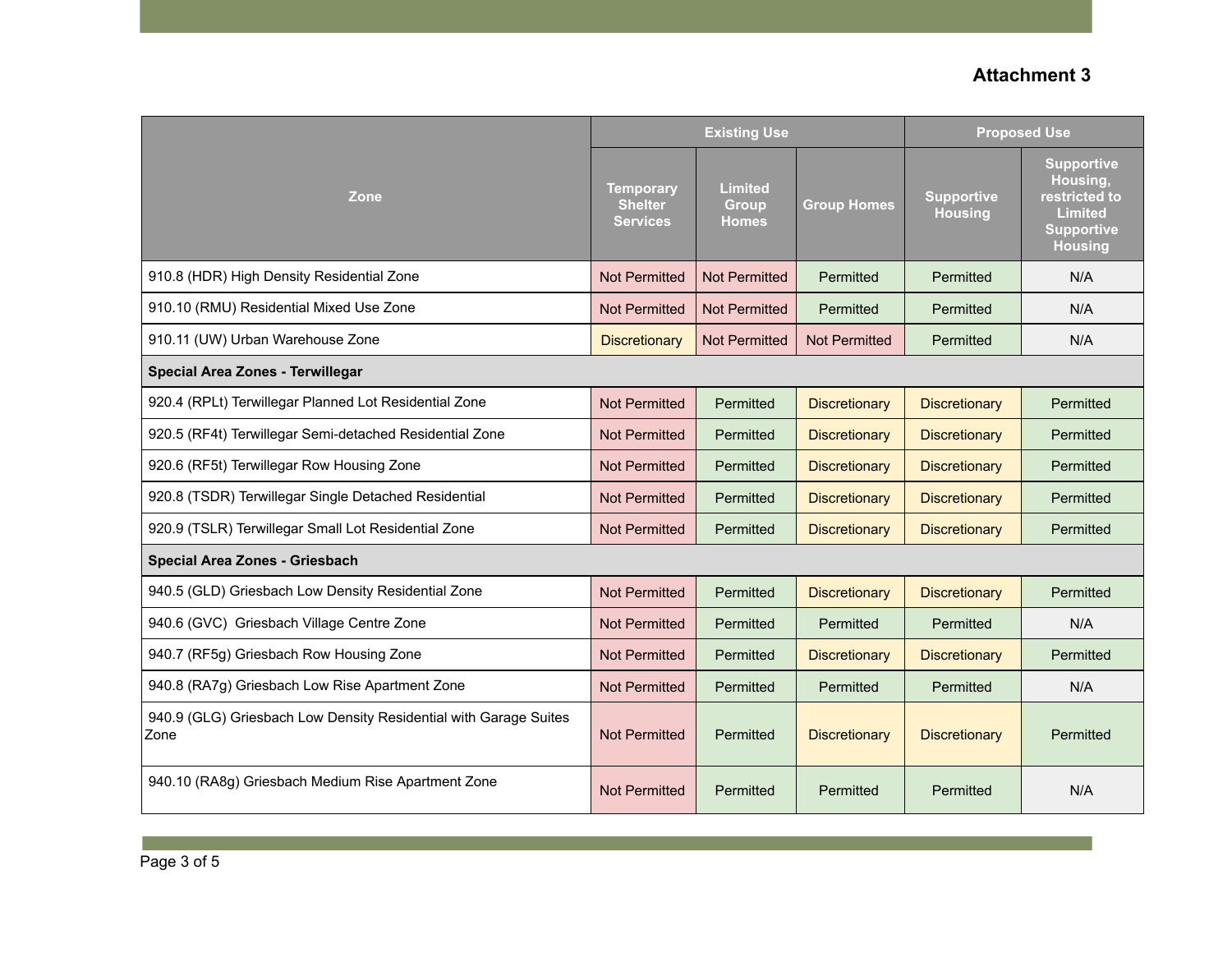|                                                               |                                                       | <b>Existing Use</b>                            |                      | <b>Proposed Use</b>                 |                                                                                                         |  |
|---------------------------------------------------------------|-------------------------------------------------------|------------------------------------------------|----------------------|-------------------------------------|---------------------------------------------------------------------------------------------------------|--|
| Zone                                                          | <b>Temporary</b><br><b>Shelter</b><br><b>Services</b> | <b>Limited</b><br><b>Group</b><br><b>Homes</b> | <b>Group Homes</b>   | <b>Supportive</b><br><b>Housing</b> | <b>Supportive</b><br>Housing,<br>restricted to<br><b>Limited</b><br><b>Supportive</b><br><b>Housing</b> |  |
| <b>Special Area Zones - Clareview Campus</b>                  |                                                       |                                                |                      |                                     |                                                                                                         |  |
| 950.4 (CCHD) Clareview Campus High Density Residential Zone   | <b>Not Permitted</b>                                  | <b>Not Permitted</b>                           | Permitted            | Permitted                           | N/A                                                                                                     |  |
| 950.5 (CCMD) Clareview Campus Medium Density Residential Zone | Not Permitted                                         | <b>Not Permitted</b>                           | Permitted            | Permitted                           | N/A                                                                                                     |  |
| <b>Special Area Zones - Ambleside</b>                         |                                                       |                                                |                      |                                     |                                                                                                         |  |
| 960.4 (RA7a) Ambleside Low-Rise Apartment Zone                | <b>Not Permitted</b>                                  | Permitted                                      | Permitted            | Permitted                           | N/A                                                                                                     |  |
| Special Area Zones - Heritage Valley Low Density Zone         |                                                       |                                                |                      |                                     |                                                                                                         |  |
| 980 (HVLD) Heritage Valley Low Density Zone                   | <b>Not Permitted</b>                                  | Permitted                                      | <b>Discretionary</b> | <b>Discretionary</b>                | Permitted                                                                                               |  |
| 981 Special Area Heritage Valley Row Housing Zone             | <b>Not Permitted</b>                                  | Permitted                                      | <b>Discretionary</b> | <b>Discretionary</b>                | Permitted                                                                                               |  |
| <b>Special Area Zones - Riverview Town Centre</b>             |                                                       |                                                |                      |                                     |                                                                                                         |  |
| 993.6 (RTCC) Riverview Town Centre Commercial Zone            | <b>Not Permitted</b>                                  | <b>Not Permitted</b>                           | <b>Discretionary</b> | <b>Discretionary</b>                | N/A                                                                                                     |  |
| 993.7 (RTCR) Riverview Town Centre Residential Zone           | <b>Not Permitted</b>                                  | Permitted                                      | <b>Discretionary</b> | <b>Discretionary</b>                | Permitted                                                                                               |  |
| 993.8 (RTCMR) Riverview Town Centre Medium Rise Zone          | <b>Not Permitted</b>                                  | Permitted                                      | Permitted            | Permitted                           | N/A                                                                                                     |  |
| <b>Special Area Zones - Orchards</b>                          |                                                       |                                                |                      |                                     |                                                                                                         |  |
| 994.4 (OLD) Orchards Low Density Residential Zone             | <b>Not Permitted</b>                                  | Permitted                                      | <b>Discretionary</b> | <b>Discretionary</b>                | Permitted                                                                                               |  |
| 994.5 (ORH) Orchards Row Housing Zone                         | <b>Not Permitted</b>                                  | Permitted                                      | <b>Not Permitted</b> | <b>Not Permitted</b>                | Permitted                                                                                               |  |
| 994.6 (ORA) Orchards Rear Attached Row Housing Zone           | <b>Not Permitted</b>                                  | Permitted                                      | Permitted            | Permitted                           | N/A                                                                                                     |  |